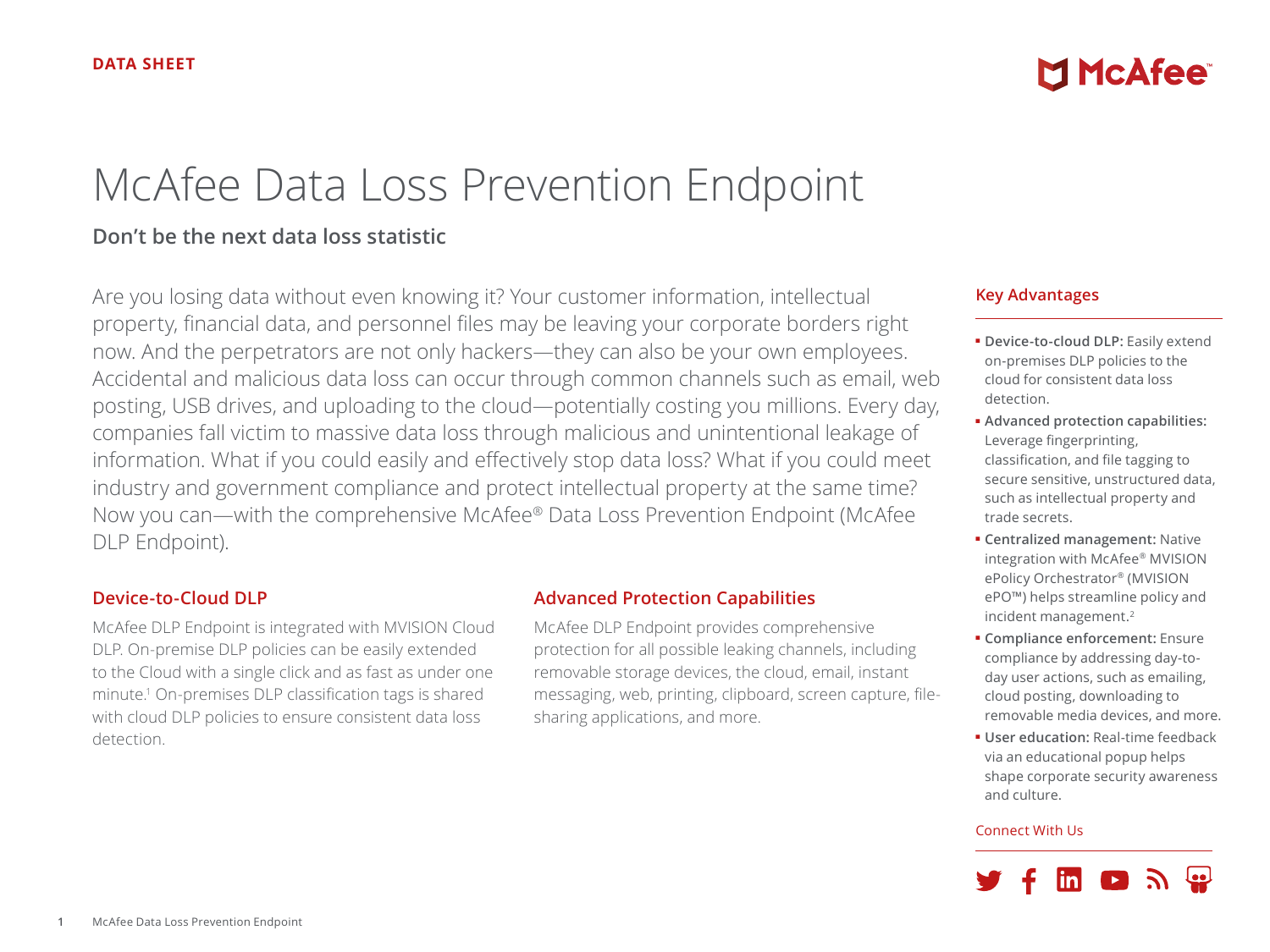#### **DATA SHEET**

McAfee DLP Endpoint key features include:

- Capability to set Microsoft Azure Information Protection (AIP) labels for data in motion and to recognize AIP labeled files.<sup>3</sup>
- Integration with third-party user behavioral analytics (UEBA) tackles insider threat. It conducts security analytics to detect unusual and highly risky user and entity behavior.
- Manual classification empowers users to manually classify documents, increases employee data protection awareness, and reduces administrative burden.
- User-initiated scan and remediation allows users to run endpoint discovery scans and perform selfremediation actions.
- Classification is flexible and includes dictionaries, regular expressions and validation algorithms, registered documents, and support for third-party user classification solutions
- Unique tagging technology identifies documents according to their origin helps prevent sensitive information from web applications, network applications, and network shares from being duplicated, renamed, or leaving the corporate premises.
- Enhanced virtualization support protects remote desktops and virtual desktop infrastructure (VDI) solutions.

## **Centralized Management**

- Managed by a Cloud-native management console— MVISION ePO—for streamlined policy and incident management.4
- It shares the same policy and classification engines, and incident workflows with McAfee® MVISION Cloud (CASB) and McAfee® Network DLP.
- Multiple policies and reusable rule sets offer you the ability to define multiple DLP policies across the organization and help you create policies according to office, department, regulation, and more.
- Enhanced granularities in incident management can query/filter/view by any incident property (for example, device serial number, evidence file name, and groups).
- Centralized event monitoring and auditing capabilities.
- Improved role-based access control (also known as separation of duties) for policy management, as well as incident review.
- Easy-to-access help desk interface.

#### **Supported Platforms**

- Windows 10 (32-bit and 64-bit)
- Windows 8 or 8.1 (32-bit and 64-bit)
- Windows 7 (32-bit and 64-bit)
- Windows Server 2019
- Windows 2016 (64-bit)
- Windows 2012 (64-bit) and Windows 2012 R2 (64-bit)
- Windows 2008 (32-bit and 64-bit) and Windows 2008 R2 (32-bit and 64-bit)
- macOS Catalina 10.15 or later
- macOS Mojave 10.14 or later
- macOS High Sierra 10.13 or later
- macOS Sierra 10.12 or later
- OS X El Capitan 10.11 or later
- OS X Yosemite 10.10 or later
- OS X Mavericks 10.9.0 or later

#### **Supported Browsers**

- Internet Explorer version 11 or higher
- Mozilla Firefox 48 or higher
- Google Chrome 65 or higher